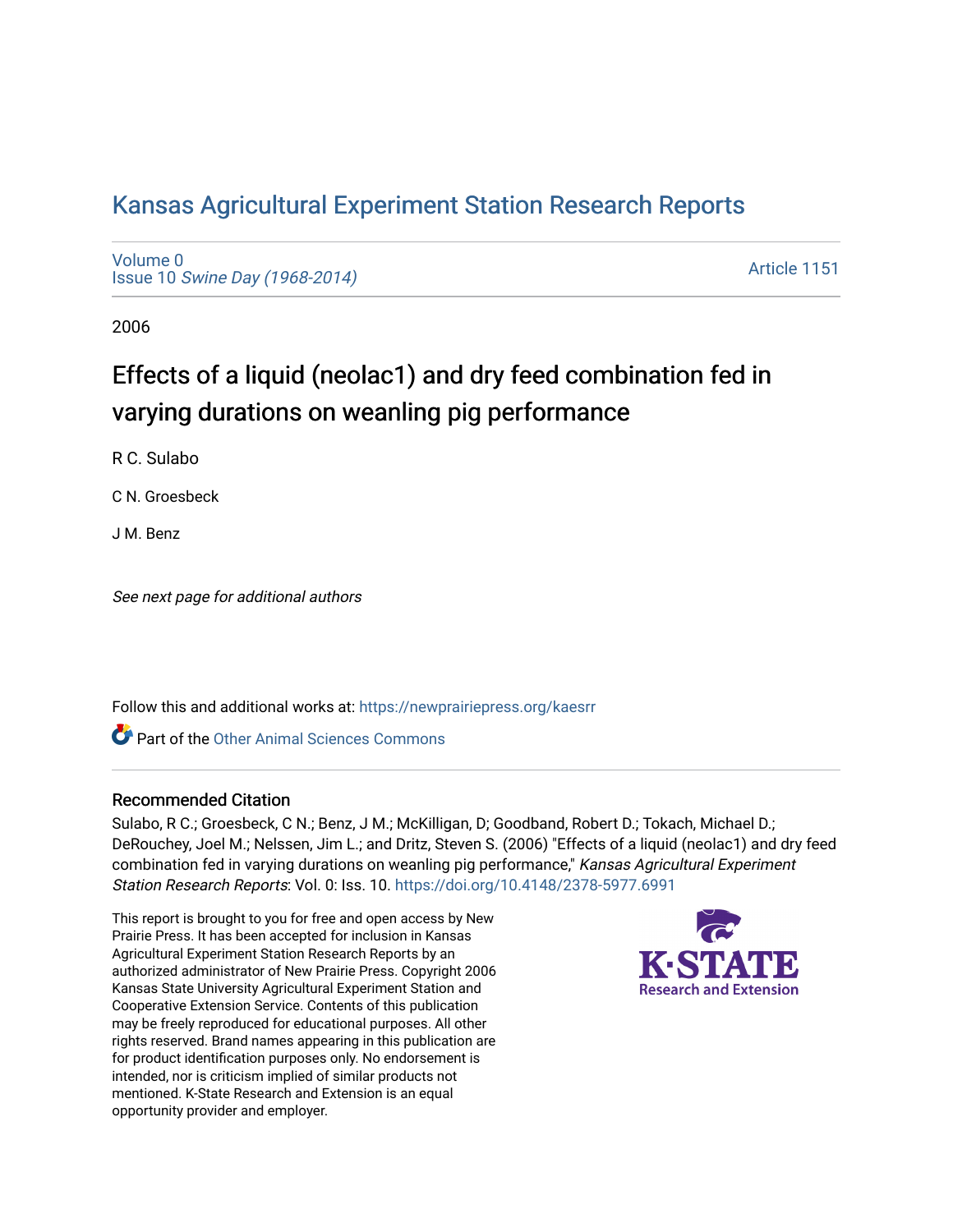# Effects of a liquid (neolac1) and dry feed combination fed in varying durations on weanling pig performance

## **Abstract**

One hundred eighty pigs (initially 11.4 lb and 18 days of age) were used in a 28-d growth assay to determine the effects on nursery pig performance of combining a complete liquid feed (Neolac) with dry feed for various durations. Pigs were randomly allotted to experimental treatments consisting of: dry feed only (control) or Neolac provided for a period of 3 and 7 days in combination with dry feed. Overall, pigs fed the liquid-dry feed combination had a greater ADG (P<0.01) than did the dry-fed pigs until d 7 after weaning. Weight gains obtained during this period were not maintained until the end of the nursery period, regardless of the duration of liquid feeding. Both dry matter intake (DMI) and DM feed/gain increased (P<0.01) as a result of liquid feeding. Pigs provided liquid feed for 7 d also had a higher DM feed/gain (P<0.06) than that of the dry-fed controls in all periods. Feeding a liquid complete diet for various durations, in combination with dry feed, only had positive effects on growth rate immediately after weaning, but did not have lasting gains to influence overall nursery performance. Further experiments are needed to determine whether the improvement in initial feed intake with liquid feeding will reduce "starve-outs� and mortality.; Swine Day, 2006, Kansas State University, Manhattan, KS, 2006

## Keywords

Kansas Agricultural Experiment Station contribution; no. 08-83-S; Swine day, 2006; Report of progress (Kansas State University. Agricultural Experiment Station and Cooperative Extension Service); 966; Nursery pig; Liquid feed; Growth; Swine

### Creative Commons License



This work is licensed under a [Creative Commons Attribution 4.0 License](https://creativecommons.org/licenses/by/4.0/).

#### Authors

R C. Sulabo, C N. Groesbeck, J M. Benz, D McKilligan, Robert D. Goodband, Michael D. Tokach, Joel M. DeRouchey, Jim L. Nelssen, and Steven S. Dritz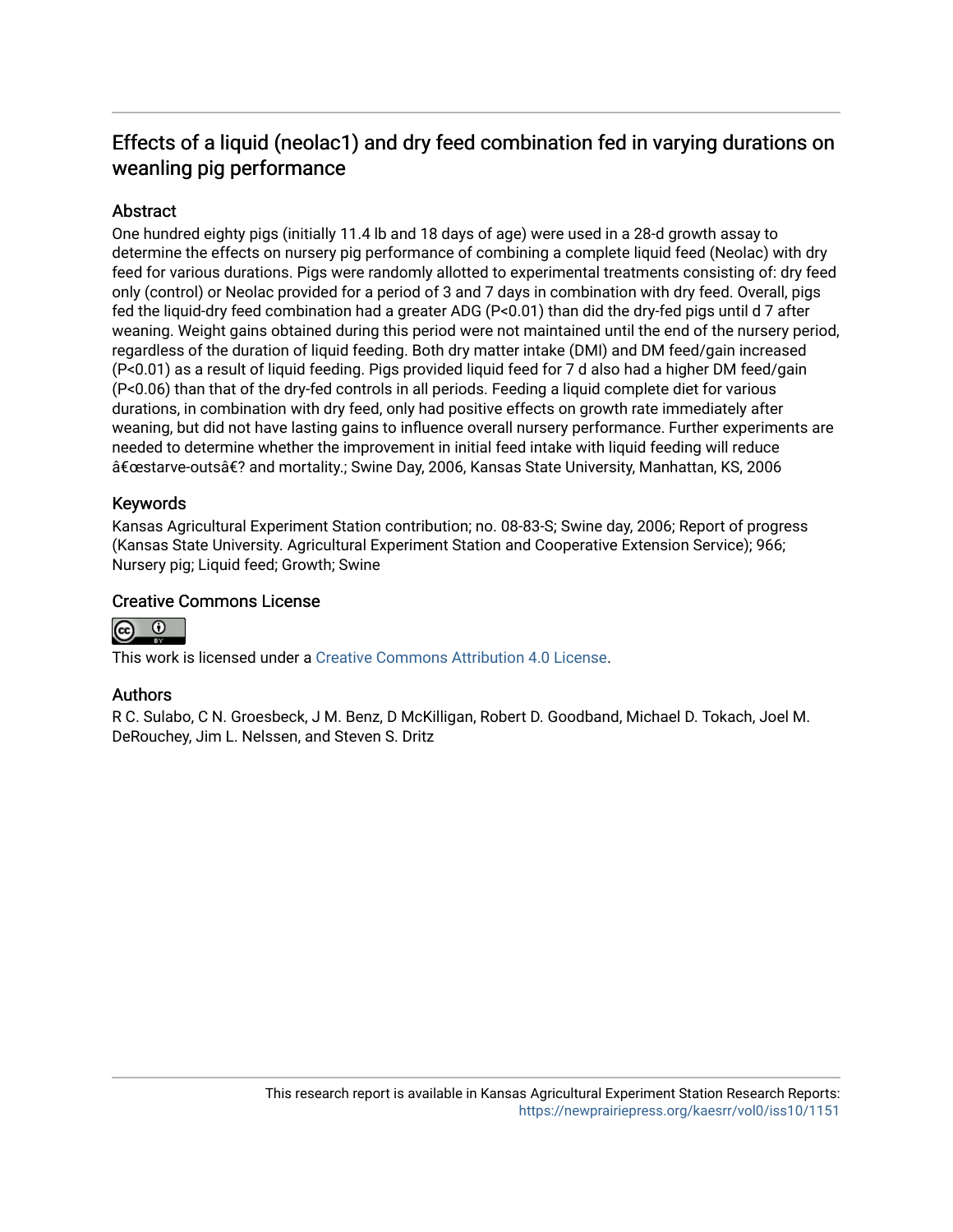# **EFFECTS OF A LIQUID (NEOLAC1 ) AND DRY FEED COMBINATION FED IN VARYING DURATIONS ON WEANLING PIG PERFORMANCE**

*R. C. Sulabo, C. N. Groesbeck, J. M. Benz, R. D. Goodband, M. D. Tokach, S. S. Dritz2 , J. M. DeRouchey, J. L. Nelssen, and D. McKilligan3*

#### **Summary**

 One hundred eighty pigs (initially 11.4 lb and 18 days of age) were used in a 28-d growth assay to determine the effects on nursery pig performance of combining a complete liquid feed (Neolac) with dry feed for various durations. Pigs were randomly allotted to experimental treatments consisting of: dry feed only (control) or Neolac provided for a period of 3 and 7 days in combination with dry feed. Overall, pigs fed the liquid-dry feed combination had a greater ADG  $(P<0.01)$  than did the dry-fed pigs until d 7 after weaning. Weight gains obtained during this period were not maintained until the end of the nursery period, regardless of the duration of liquid feeding. Both dry matter intake (DMI) and DM feed/gain increased  $(P<0.01)$  as a result of liquid feeding. Pigs provided liquid feed for 7 d also had a higher DM feed/gain (P<0.06) than that of the dry-fed controls in all periods. Feeding a liquid complete diet for various durations, in combination with dry feed, only had positive effects on growth rate immediately after weaning, but did not have lasting gains to influence overall nursery performance. Further experiments are needed to determine whether the improvement in initial feed intake with liquid feeding will reduce "starve-outs" and mortality.

(Key Words: Nursery Pig, Liquid Feed, Growth.)

#### **Introduction**

 Liquid feeding has been explored in managing nutritional challenges that typically occur after weaning. A recent review of liquid feeding by Danish researchers found that ADG of newly weaned piglets was increased by  $12.3 \pm 9.4\%$  by liquid feeding, compared with dry feeding, but a reduction in feed efficiency was normally observed in weaned pigs fed liquid diets, regardless of the type of liquid feed. The improvement in growth rate with liquid feeding is attributed mainly to an increase in ADFI. This positive ADFI response to liquid diets has a greater value immediately after weaning, which may potentially reduce "starve-outs" and improve survivability in the nursery. But most of the studies done on liquid feeding in newly weaned pigs were performed in direct replacement of dry feeding. Limited work has been done in combining the two diet forms. Therefore, this trial was conducted to determine the effects on post-weaning performance of combining dry feeding with a complete liquid diet (Neolac) for various durations.

 $\overline{a}$ 

<sup>&</sup>lt;sup>1</sup>Neolac is a registered trademark of Inversiones Mira S.A., Peru.

<sup>&</sup>lt;sup>2</sup>Food Animal Health and Management Center, College of Veterinary Medicine.

 $3$ TechMix Inc., 740 Bowman St., Stewart, MN 55385.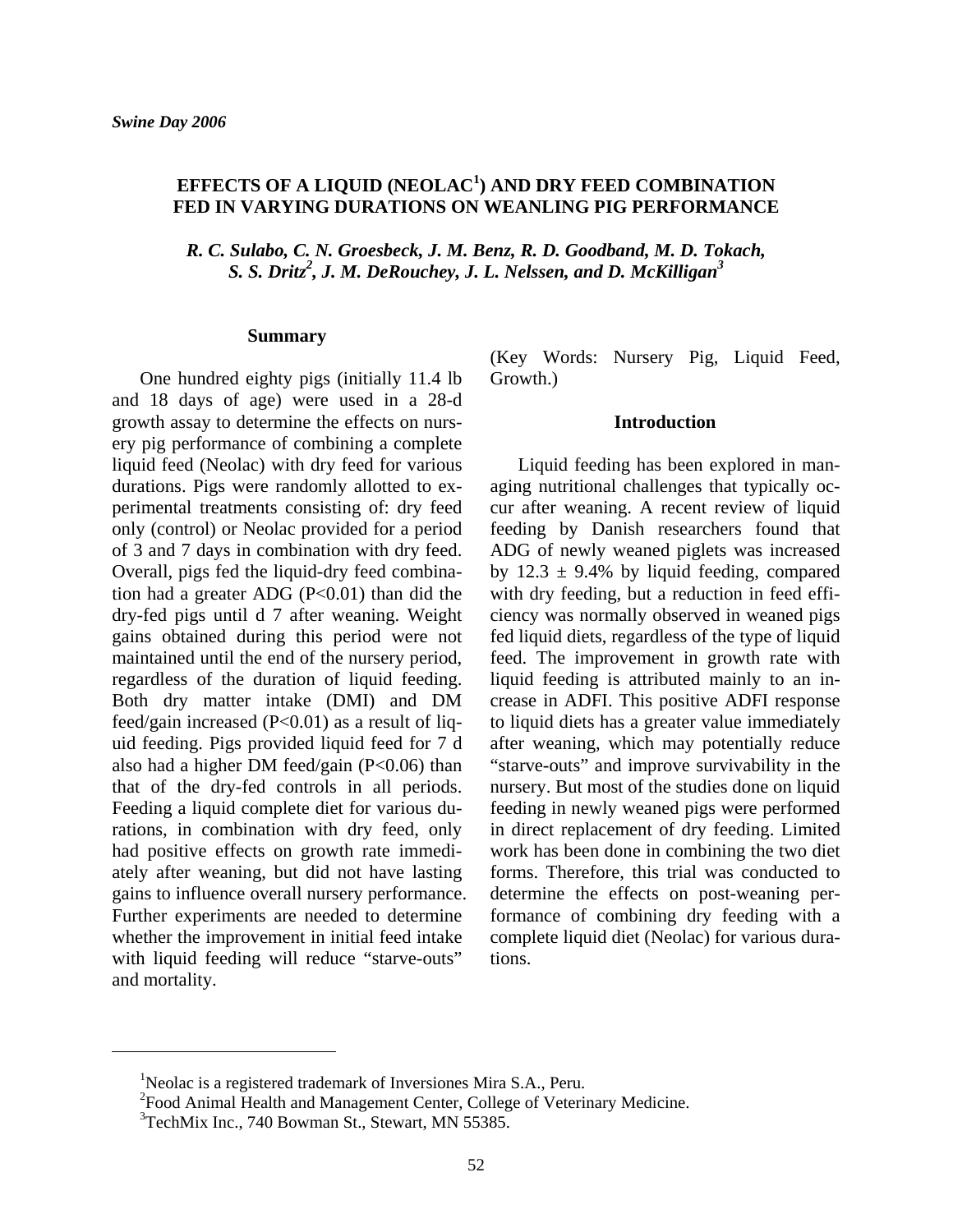#### **Procedures**

A total of 180 weanling pigs (PIC L337  $\times$ C22), with an average initial weight of 11.4 lb and 18 days old, were used in a 28-d growth assay. Pigs were blocked by initial weight and were randomly allotted to 1 of 4 experimental treatments. Each treatment had 5 pigs per pen and 9 replications (pens). Experimental treatments were: dry feed only (control), or Neolac provided for a period of 3, 7, or 10 days in combination with dry feed. Liquid feeding was discontinued at d 7 of the trial because there were no more differences in body weight between treatments and because skin lesions were developing in liquid-fed pigs. Data for pigs from the 10-d Neolac treatment were added to the 7-d treatment as additional replications.

 Liquid feed was provided by using translucent, 9-liter capacity, milk-replacement feeders (Kane Milk Feeders, Kane Mfg. Co. Inc., Des Moines, IA). Liquid feeders in each pen were weighed before the experiment and were positioned next to the waterer. Proper height of the liquid feeder was maintained, with the bottom of the feeder set on or close to the pen floor. Petroleum jelly was applied to the feeder cap gasket to help assure vacuum functioning in the feeder and to facilitate good flow of the liquid product. For the first 24 h, Neolac was mixed with water at a rate of 2 parts water to 1 part Neolac. After this initial mixture was consumed, all Neolac treatments were switched to full-strength Neolac, and provision of transition feed was initiated simultaneously. Neolac was added as necessary to provide *ad libitum* access. At the end of each allotted period for the liquid-dry feed combination, liquid feeders were removed, and pigs were fed only dry feed until the end of the study. Neolac treatments received a budget of 5 lb/pig of transition diet and a Phase 2 diet for the remainder of the experiment. For the control treatment, pigs were fed 1 lb/pig of pelleted SEW diet at the start of the experiment. After this was consumed, pigs

received the same budget for transition and Phase 2 diets as the pigs in Neolac treatments. All diets were formulated according to K-State standard specifications (Table 1).

 The trial was conducted in the environmentally controlled /Segregated Early Weaning (SEW) nursery facility at Kansas State University. Pigs were housed in a  $5 \times 5$  ft pen containing one self-feeder and one nipple drinker to provide *ad libitum* access to feed and water. From d 1 to 10, both dry and liquid feeders were weighed daily. Average daily gain and F/G were determined by weighing pigs and feeders on d 3, 7, 10, 14, 21, and 28 after weaning. Average DMI was calculated on a DM basis. Data from this experiment were analyzed as a randomized completeblock design by the MIXED procedure of SAS, with pen as the experimental unit.

#### **Results and Discussion**

 The effects on post-weaning pig performance of feeding a combination of a complete liquid (Neolac) and dry feed for various durations are presented in Tables 2 and 3. From d 0 to 3, physical form of the diet had a significant effect on growth performance. Pigs on liquid feed had 60% greater ADG (P<0.01; Table 2) than that of pigs fed the dry pellets. This can be attributed to the higher DMI (P<0.01) for liquid-fed pigs, compared with that of the dry-fed pigs. Dry matter intake of pigs on the liquid feed was three times greater  $(P<0.01)$  than the intake of the dry-fed controls 3 d after weaning (0.60 vs. 0.21 lb/d). But total DMI of pigs fed the liquid-dry feed combination decreased in the first 3 d (Figures 1 and 2), and the difference in DMI between treatments was mainly observed during the first 2 d after weaning (Figure 3). Moreover, liquid-fed pigs had higher DM  $F/G$  (P<0.01) than did dry-fed pigs (0.80 vs. 0.46).

 From d 4 to 7, pigs on the liquid diet for 7 d had the same ADG as the dry-fed controls did, despite having a higher DMI (0.59 vs.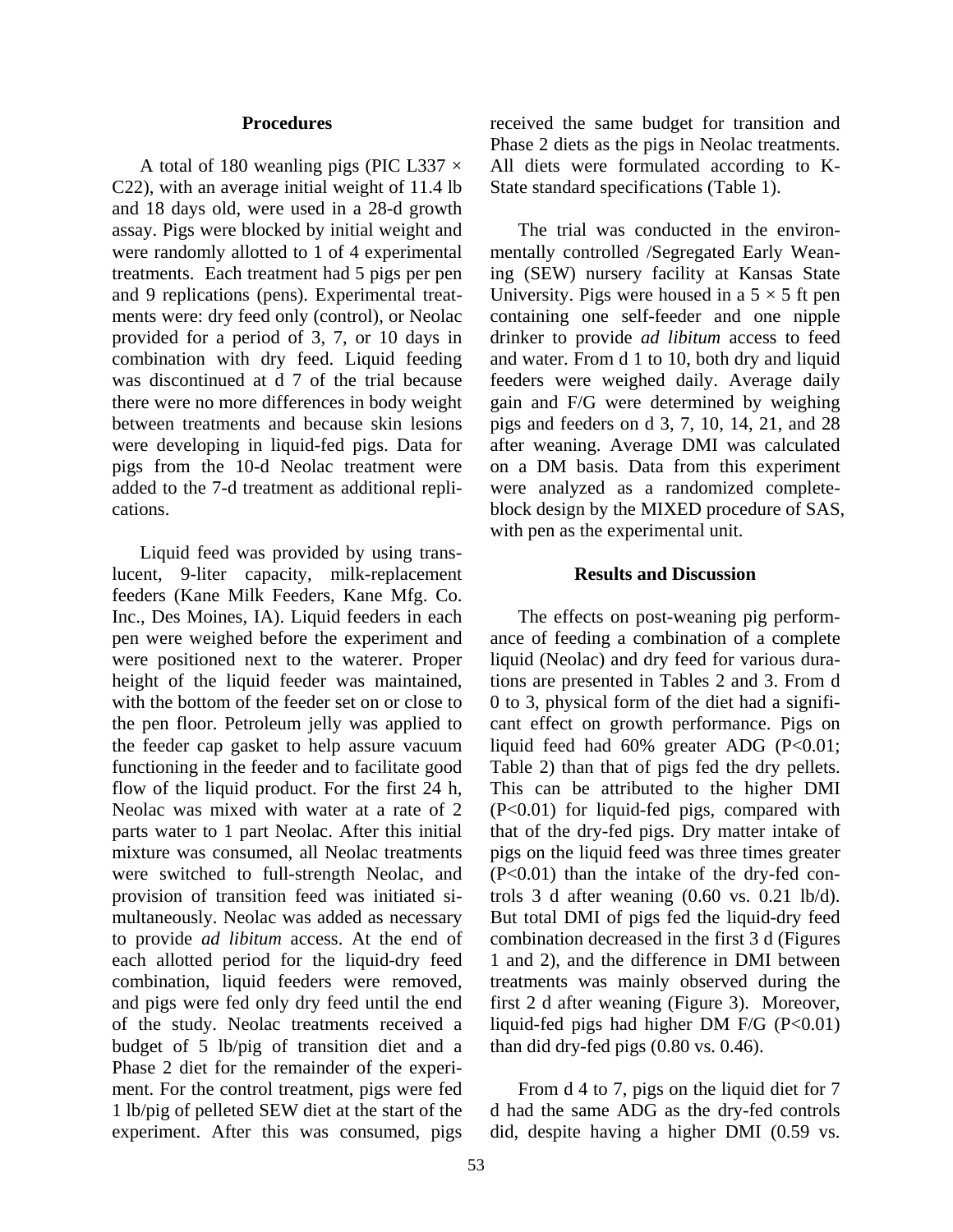$0.43$  lb/d; P< $0.03$ ). Pigs on the liquid-dry feed combination for the first 3 d had a significantly lower ADG  $(P<0.01)$ , growing by only 45% of the growth rate of the dry-fed controls  $(0.49 \text{ vs. } 0.22 \text{ lb/d})$ . This may be due to liquidfed pigs having a lower DMI  $(P<0.03)$  than the dry-fed pigs did after removal of the liquid feed.

 From d 8 to 10, ADG of pigs fed the liquid-dry feed combination for 7 d was 40% lower (P<0.01) than that of pigs fed only dry feed (0.57 vs. 0.34 lb/d). These reductions in daily gain can also be attributed to the significant reduction (P<0.01) in DMI after removal of the liquid feed. But pigs were able to regain normal feed intake 3 to 4 d after liquid feed removal. From d 14 to 28, no differences were observed in ADG and DM feed/gain among the treatments.

 For pigs on the liquid diet, liquid feed intake contributed between 72 and 95% of the total DMI in the first week after weaning, but its contribution declined as the pigs aged (Figures 1 and 2). On the other hand, the contribution of dry feed to total DMI increased from 5% in d 2 to 28% in d 6 for pigs fed liquid feed for 7 d. For the dry-fed pigs, total DMI increased linearly in the first 10 d after weaning (Figure 3). In liquid-fed pigs, total DMI decreased in d 4 and 8 after liquid feeding was terminated at d 3 and 7, respectively. This reduction in DMI may indicate that pigs were adjusting to the removal of the liquid feed, which resulted in the loss of differences in weight gain. These pigs obtained similar DMI as the dry-fed controls by d 10 after weaning.

 Overall, ADG of pigs fed the liquid-dry feed combination was only greater  $(P<0.01)$ until d 7 after weaning (Table 3). No differences in overall ADG were observed from d 0 to 10, 14, 21, or 28. Dry matter intake increased as a result of liquid feeding. For pigs provided with liquid feed for 3 d, DMI remained higher until d 10  $(P<0.02)$  than the DMI of pigs fed only dry feed. Pigs given liquid feed for 7 days had consistently higher DMI ( $P<0.06$ ) until d 14 than the DMI of pigs fed dry feed only. No differences in DMI were observed at d 21 and 28. Overall, DM F/G was higher in pigs fed liquid feed. In pigs given 3 d of liquid feed, DM F/G remained higher (P<0.03) than that of the dry-fed controls until d 21. Pigs provided liquid feed for 7 d consistently had a higher DM F/G (P< $0.06$ ) than that of the dry-fed controls in all periods.

 Liquid feeding, in combination with dry feeding, can improve growth rates of pigs immediately after weaning. This can be attributed mainly to a large improvement in dry matter intake. But liquid feeding led to undesirable DM F/G, and its effect persisted 3 weeks after the removal of the liquid feed. Weight gains obtained during the first 3 d after weaning with the liquid feed did not persist until the end of the nursery period, regardless of the duration of liquid feeding. Further research is needed to determine whether the improvement in initial feed intake with liquid feeding will reduce "starve-outs" and mortality, or whether changes in composition of the liquid feed would allow the weight gain advantage to be maintained through the entire nursery period.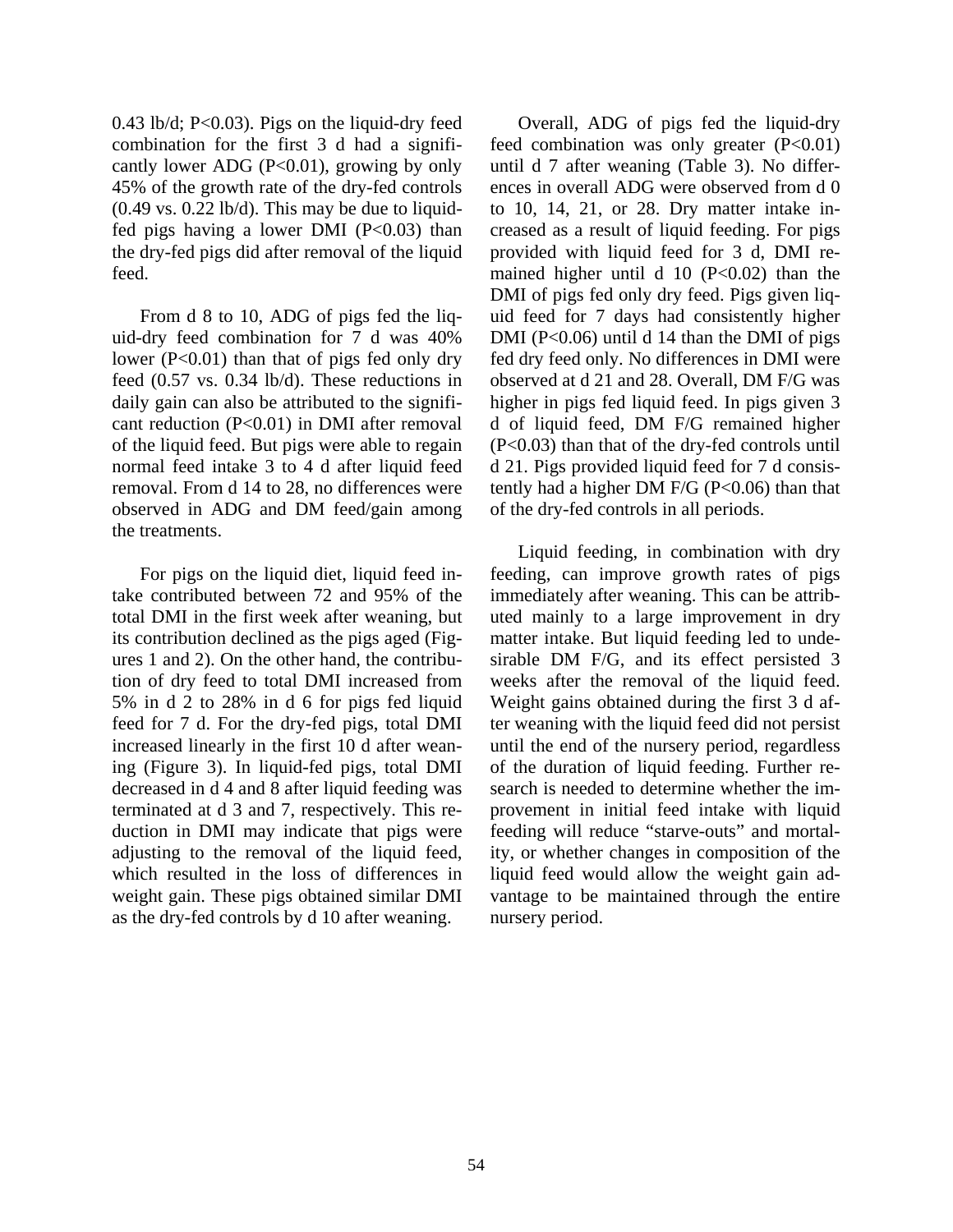| Item                           | <b>SEW</b> | Transition | Phase 2 |
|--------------------------------|------------|------------|---------|
| Corn                           | 34.70      | 37.15      | 52.28   |
| Soybean meal, 46.5%            | 12.55      | 20.06      | 26.65   |
| Spray-dried porcine plasma     | 6.70       | 2.50       |         |
| Select menhaden fish meal      | 6.00       | 5.00       | 4.50    |
| Spray-dried blood cells        | 1.65       | 1.25       |         |
| Spray-dried whey               | 2.50       | 25.00      | 10.00   |
| Lactose                        | 5.00       |            |         |
| Choice white grease            | 5.00       | 5.00       | 3.00    |
| Monocalcium phosphate, 21% P   | 0.30       | 0.70       | 0.55    |
| Limestone                      | 0.45       | 0.45       | 0.50    |
| Salt                           | 0.25       | 0.30       | 0.30    |
| Zinc oxide                     | 0.37       | 0.38       | 0.25    |
| Vitamin premix with phytase    | 0.25       | 0.25       | 0.25    |
| Trace mineral premix           | 0.15       | 0.15       | 0.15    |
| L-lysine HCl                   | 0.15       | 0.26       | 0.30    |
| DL-methionine                  | 0.15       | 0.18       | 0.15    |
| L-threonine                    | 0.08       | 0.13       | 0.13    |
| Antibiotic                     | 1.00       | 1.00       | 1.00    |
| Acidifier                      | 0.20       | 0.20       |         |
| Vitamin E                      | 0.05       | 0.05       |         |
| Total                          | 100.00     | 100.00     | 100.00  |
| <b>Calculated Analysis</b>     |            |            |         |
| TID lysine, %                  | 1.56       | 1.51       | 1.35    |
| Total lysine, %                | 1.70       | 1.65       | 1.48    |
| Total lysine: protein ratio, % | 7.52       | 7.43       | 6.95    |
| ME, kcal/lb                    | 1,591      | 1,575      | 1,553   |
| Protein, %                     | 22.6       | 22.2       | 21.3    |
| Ca, %                          | 0.79       | 0.83       | 0.71    |
| P, %                           | 0.73       | 0.77       | 0.65    |
| Available P, %                 | 0.55       | 0.55       | 0.38    |
| Lysine:calorie, g/Mcal         | 4.85       | 4.75       | 4.33    |
| Na, %                          | 0.58       | 0.47       | 0.25    |
| Cl, %                          | 0.71       | 0.70       | 0.45    |
| K, %                           | 0.94       | 1.09       | 0.97    |

**Table 1. Diet Composition (As-fed Basis)**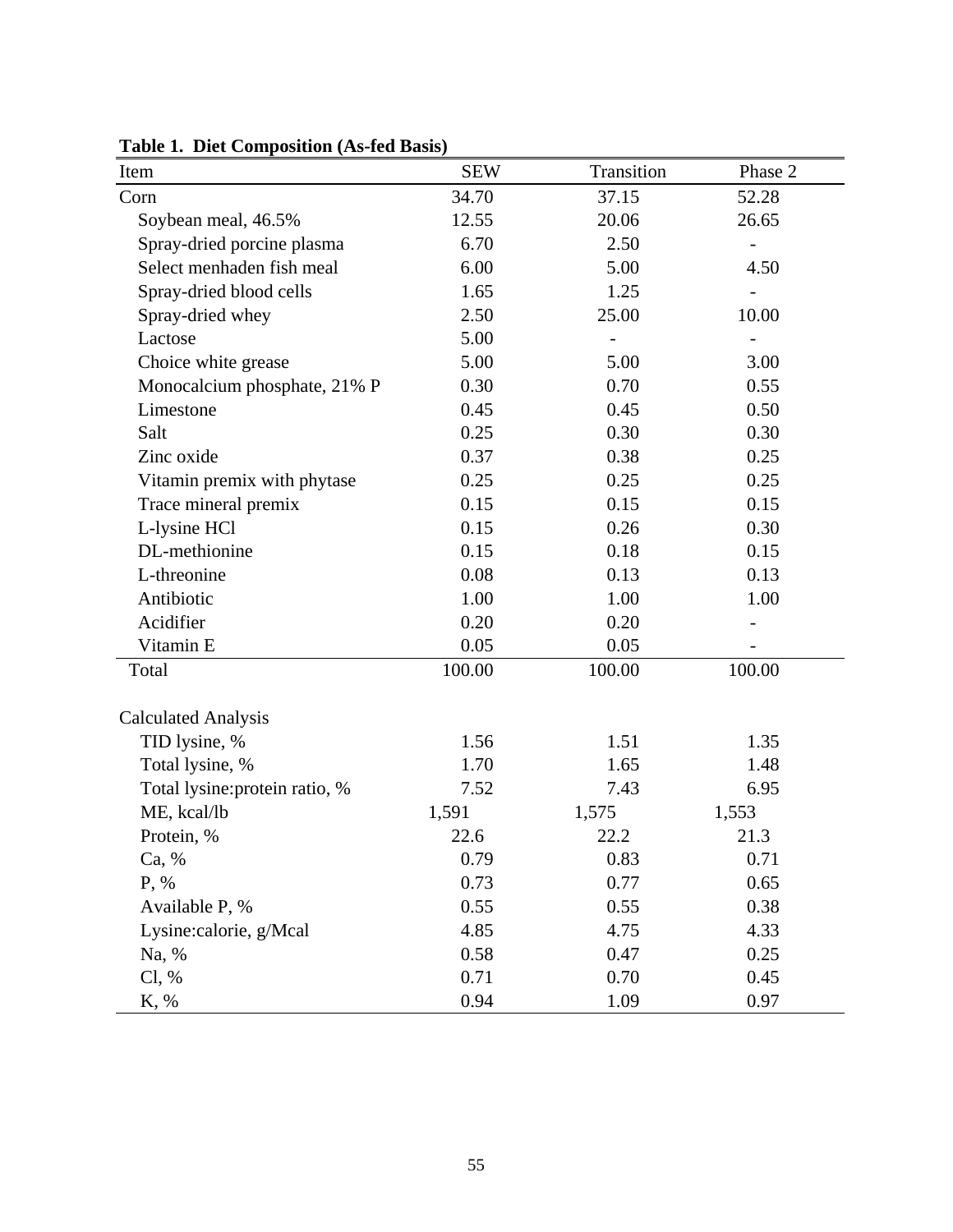| Liquid Feeding Duration, d |                      |                 |                      |           |                    |
|----------------------------|----------------------|-----------------|----------------------|-----------|--------------------|
| Treatment <sup>b</sup>     | Dry Feed             | 3               | 7                    | <b>SE</b> | Probability, $P <$ |
| DMI, $lb/d^c$              |                      |                 |                      |           |                    |
| Day $0$ to $3$             | $0.209$ <sup>d</sup> | $0.630^e$       | $0.590^e$            | 0.035     | 0.01               |
| Day 4 to 7                 | $0.429$ <sup>d</sup> | $0.310^{e}$     | $0.595$ <sup>f</sup> | 0.050     | 0.03               |
| Day 8 to 10                | $0.673^d$            | $0.658^{\rm d}$ | $0.531^e$            | 0.042     | 0.01               |
| Day 11 to 14               | $0.936^d$            | $0.843^d$       | $0.771^e$            | 0.080     | 0.03               |
| Day 15 to 21               | 1.299                | 1.293           | 1.294                | 0.059     | 0.99               |
| Day 22 to 28               | 1.814                | 1.666           | 1.776                | 0.101     | 0.31               |
| ADG, lb                    |                      |                 |                      |           |                    |
| Day $0$ to $3$             | $0.497$ <sup>d</sup> | $0.821^e$       | $0.772^e$            | 0.065     | 0.01               |
| Day 4 to 7                 | $0.490^{\rm d}$      | $0.222^e$       | $0.460^{\rm d}$      | 0.048     | 0.01               |
| Day 8 to 10                | $0.567^{\rm d}$      | $0.618^{d}$     | $0.337^e$            | 0.052     | 0.01               |
| Day 11 to 14               | 0.745                | 0.744           | 0.706                | 0.047     | 0.57               |
| Day 15 to 21               | 1.079                | 1.010           | 1.054                | 0.056     | 0.41               |
| Day 22 to 28               | 1.236                | 1.200           | 1.264                | 0.053     | 0.40               |
| $F/G^g$                    |                      |                 |                      |           |                    |
| Day $0$ to $3$             | $0.462^{\rm d}$      | $0.784^e$       | $0.807^e$            | 0.104     | 0.01               |
| Day 4 to 7                 | $0.900^d$            | $2.231^e$       | $1.346^d$            | 0.635     | 0.05               |
| Day 8 to 10                | 1.190                | 1.083           | 4.330                | 3.660     | 0.47               |
| Day 11 to 14               | 1.262                | 1.165           | 1.104                | 0.115     | 0.30               |
| Day 15 to 21               | 1.212                | 1.296           | 1.229                | 0.048     | 0.19               |
| Day 22 to 28               | 1.467                | 1.391           | 1.401                | 0.055     | 0.32               |

**Table 2. Effect on Post-weaning Performance of Feeding a Complete Liquid (Neolac) and Dry Feed Combination for Various Durationsa**

<sup>a</sup>A total of 180 pigs, initial wt = 11.4 lb (PIC L337  $\times$  C22); values are means of 9 pens (for dry feed, 3 d liquid feeding) and 18 pens (7 d liquid feeding) of 5 pigs each, respectively.

<sup>b</sup>Liquid feed (Neolac) provided with the dry feed for 3 or 7 days after weaning.

Average daily feed intake was calculated on a dry matter basis.

d,e,f Means in the same row with different superscript differ.

 $E_F/G$  was calculated as DMI divided by ADG.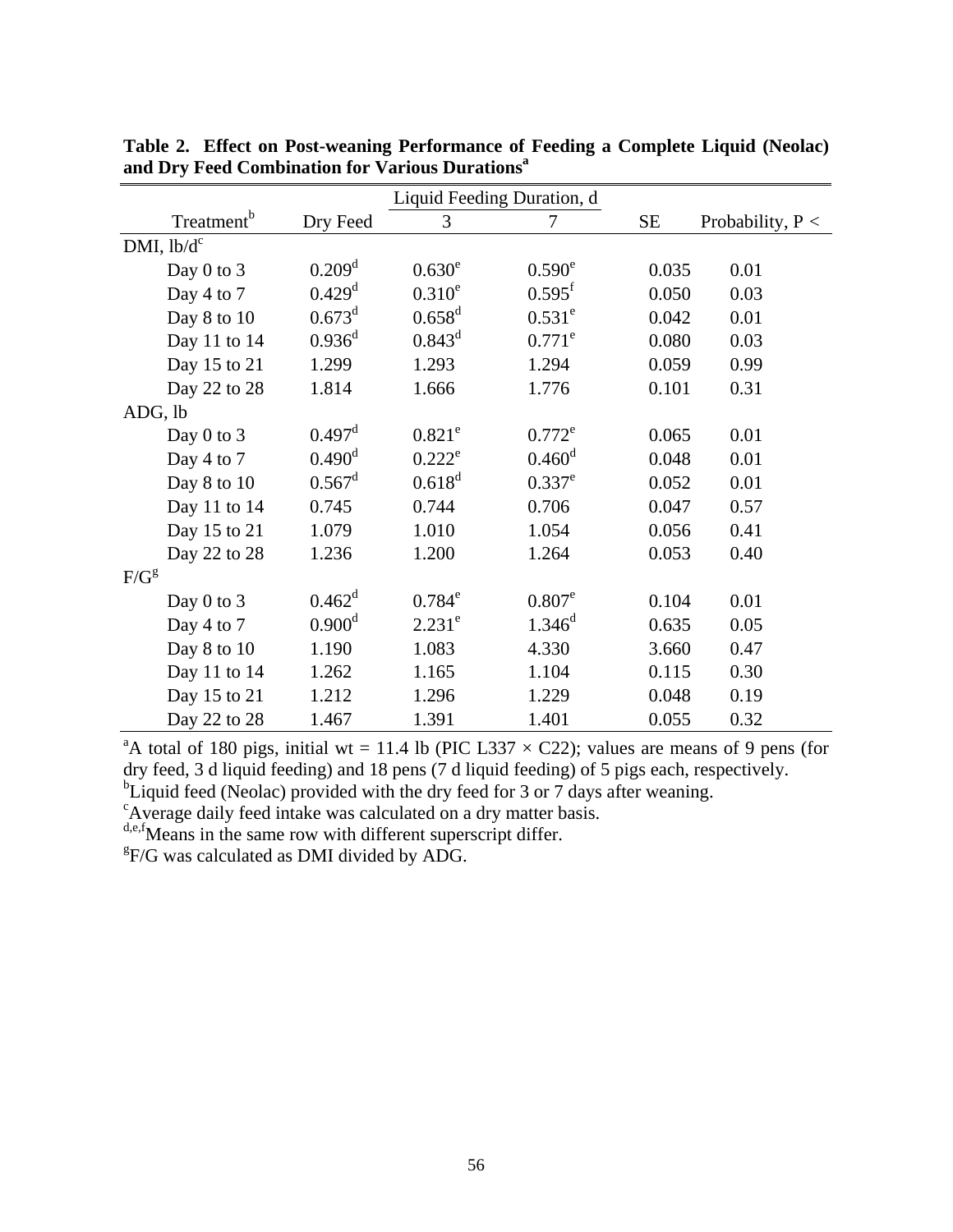|                        |                      | Liquid Feeding Duration, d |                    |           |                    |
|------------------------|----------------------|----------------------------|--------------------|-----------|--------------------|
| Treatment <sup>b</sup> | Dry Feed             | 3                          | 7                  | <b>SE</b> | Probability, $P <$ |
| DMI, $lb/d^c$          |                      |                            |                    |           |                    |
| Day 0 to 7             | $0.335^d$            | $0.447^e$                  | 0.593 <sup>f</sup> | 0.033     | 0.01               |
| Day $0$ to $10$        | $0.412^d$            | $0.487^e$                  | $0.556^{\rm f}$    | 0.029     | 0.02               |
| Day $0$ to $14$        | $0.530^d$            | $0.560^{de}$               | $0.591^e$          | 0.036     | 0.06               |
| Day $0$ to $21$        | 0.734                | 0.752                      | 0.774              | 0.028     | 0.28               |
| Day 0 to 28            | 0.950                | 0.931                      | 0.971              | 0.041     | 0.52               |
| ADG, lb                |                      |                            |                    |           |                    |
| Day $0$ to $7$         | $0.493^d$            | $0.479$ <sup>d</sup>       | $0.593^e$          | 0.028     | 0.01               |
| Day 0 to 10            | 0.515                | 0.521                      | 0.517              | 0.028     | 0.98               |
| Day $0$ to $14$        | 0.581                | 0.585                      | 0.571              | 0.031     | 0.86               |
| Day 0 to 21            | 0.747                | 0.726                      | 0.732              | 0.032     | 0.80               |
| Day 0 to 28            | 0.869                | 0.845                      | 0.865              | 0.032     | 0.72               |
| $F/G^g$                |                      |                            |                    |           |                    |
| Day $0$ to $7$         | $0.679$ <sup>d</sup> | $0.941^e$                  | 1.003 <sup>e</sup> | 0.054     | 0.01               |
| Day $0$ to $10$        | $0.799$ <sup>d</sup> | $0.939^e$                  | 1.082 <sup>f</sup> | 0.041     | 0.01               |
| Day 0 to 14            | $0.911^d$            | $0.966^{de}$               | $1.040^e$          | 0.055     | 0.02               |
| Day 0 to 21            | $0.984^d$            | $1.044^e$                  | $1.058^e$          | 0.025     | 0.03               |
| Day 0 to 28            | $1.091^d$            | $1.102^{de}$               | $1.121^e$          | 0.015     | 0.06               |

**Table 3. Effect on Overall Post-weaning Performance of Feeding a Complete Liquid (Neolac) and Dry Feed Combination for Various Durations<sup>a</sup>**

<sup>a</sup>A total of 180 pigs, initial wt = 11.4 lb (PIC L337  $\times$  C22); values are means of 9 pens (for dry feed, 3 d liquid feeding) and 18 pens (7 d liquid feeding) of 5 pigs each, respectively.

<sup>b</sup>Liquid feed (Neolac) provided with the dry feed for 3 or 7 days after weaning.

Average daily feed intake was calculated on a dry matter basis.

d,e,f Means in the same row with different superscript differ.

 $E\$ if/G was calculated as DMI divided by ADG.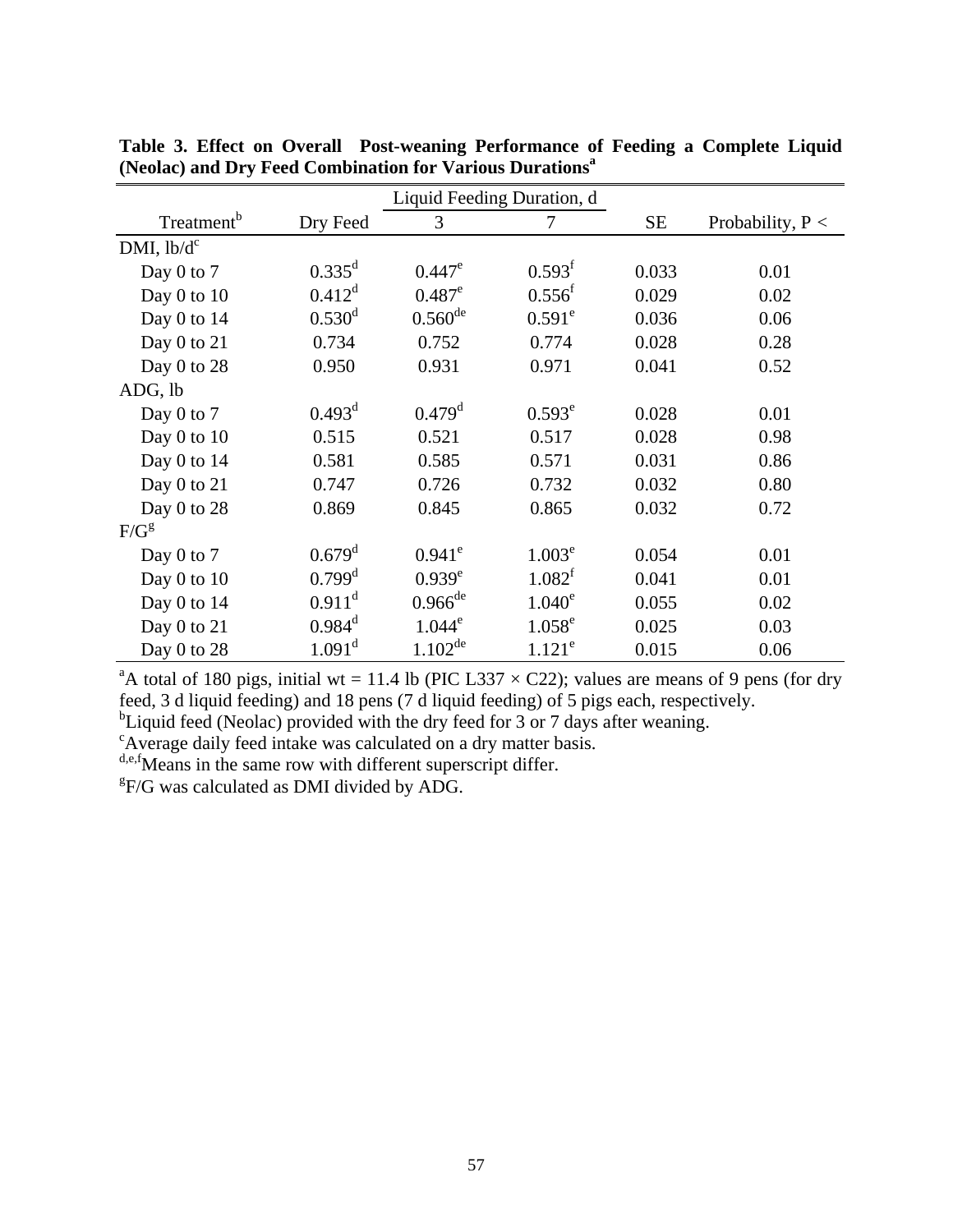

**Figure 1. Dry and Liquid Feed Intake (lb DM/pig/d) in Nursery Pigs Fed a Complete Liquid and Dry Feed Combination for 3 d during the First 10 d After Weaning (% of total DMI in parentheses).** 



**Figure 2. Dry and Liquid Feed Intake (lb DM/pig/d) in Nursery Pigs Fed a Complete Liquid and Dry Feed Combination for 7 d during the First 10 d After Weaning (% of total DMI in parentheses).**